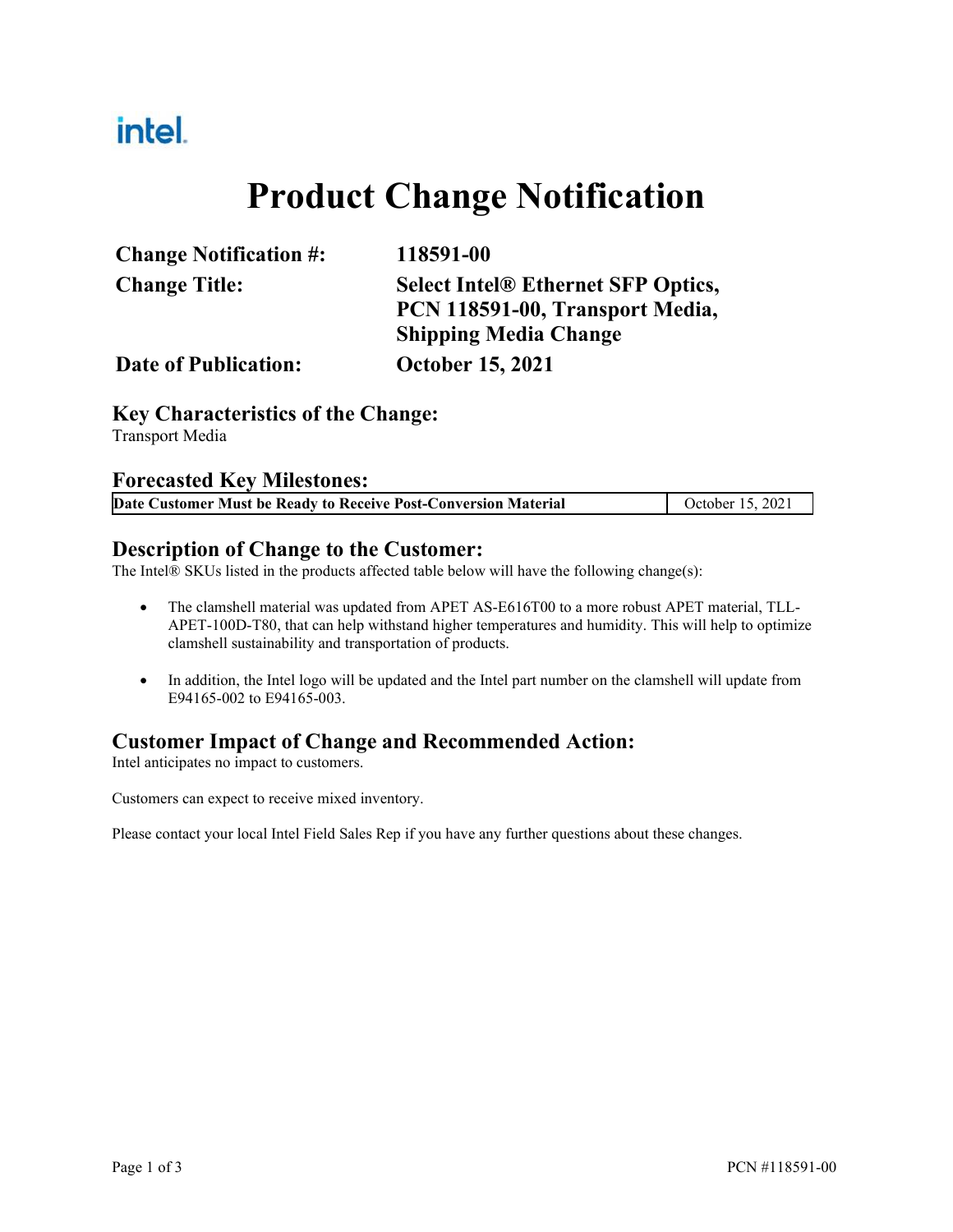## **Products Affected/Intel Ordering Codes:**

| <b>Marketing Name</b>           | MM#    | <b>Product Code</b> |
|---------------------------------|--------|---------------------|
| Intel® Ethernet SFP+ SR Optics  | 903239 | E10GSFPSR           |
| Intel® Ethernet SFP+ LR Optics  | 903240 | E10GSFPLR           |
| Intel® Ethernet SFP+ SR Optics  | 909923 | E10GSFPSRG1P5       |
| Intel® Ethernet SFP28 SR Optic  | 952293 | E25GSFP28SR         |
| Intel® Ethernet SFP+ SR Optics  | 954746 | E10GSFPSRX          |
| Intel® Ethernet SFP28 SR Optics | 958873 | E25GSFP28SRX        |
| Intel® Ethernet SFP28 LR Optics | 986474 | E25GSFP28LRX        |
| Intel® Ethernet SFP+ SR Optics  | 99AFL4 | E10GSFPSRG2P5       |

## **PCN Revision History:**

| <b>Date of Revision:</b> | <b>Revision Number:</b> | Reason:                  |
|--------------------------|-------------------------|--------------------------|
| October 15, 2021         | 00                      | Originally Published PCN |